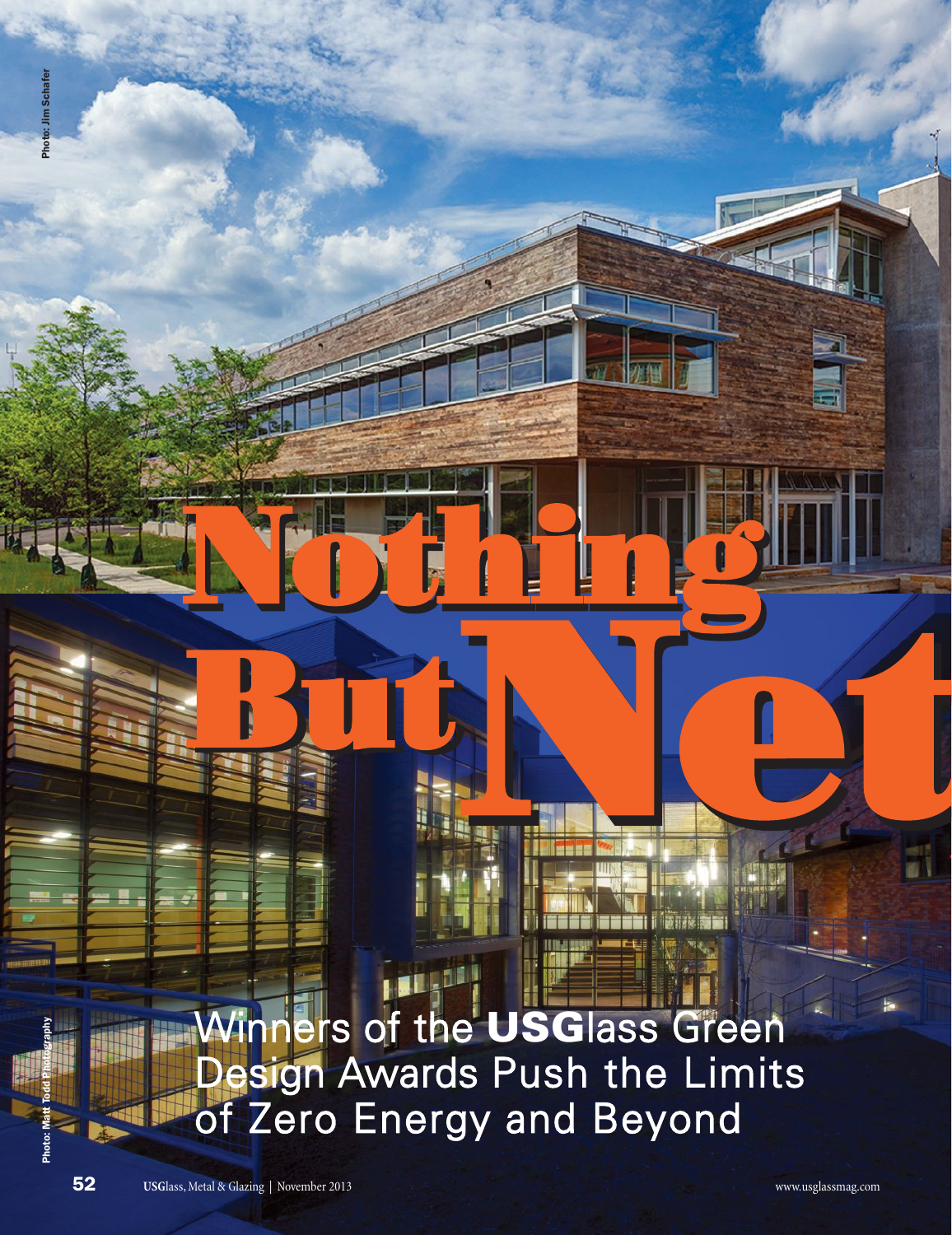

France building, green designs and green construction are phrases often used loosely among the design and construction industry.<br>Every building professes to be green these days, but what, exactly, makes it so? According to struction are phrases often used loosely among the design and construction industry. Every building professes to be green these days, but what, exactly, makes it so? According to the Environmental Protection Agency (EPA), "green building is the practice of creating structures and using processes that are environmentally responsible and resource-efficient throughout a building's life-cycle from siting to design, construction, operation, maintenance, renovation and deconstruction. This practice expands and complements the classical building design concerns of economy, utility, durability, and comfort."

High-performance glass and glazing products play a significant role beyond their energy-saving benefits when it comes to green buildings. Glazing products can provide a high performance environment for the occupants, such as use of the space (view and daylighting, acoustics, etc); can minimize environmental impact; and provide renewable energy sources (i.e. photovoltaics), among others.

These points were all part of the criteria used in selecting the winners of this year's Green Design Awards. The winners incorporate many of the design features enumerated by the EPA, and use glass and glazing significantly. They have not only earned at least some level of LEED® certification, but one is also seeking Living Building Challenge Certification (*see sidebar, bottom right*). These projects epitomize what a green building should be—and set the bar to which others will strive.

*continued on page 54*

## The EPA Says…

Green buildings are designed to reduce the overall impact of the built environment on human health and the natural environment by:

- Efficiently using energy, water and other resources
- Protecting occupant health and improving employee productivity
- Reducing waste, pollution and environmental degradation

## Gracious Green Gurus

Special thanks to the judges who assisted in the selection of this year's winners.

- Tom Culp, owner of Birch Point Consulting in LaCrosse, Wis., and code consultant for the Glass Association of North America.
- Kerry Haglund, owner, Haglund Design Inc., LEED AP BD+C, based in the Minneapolis-St. Paul area.
- Arlene Stewart, president of AZS Consulting Inc. in Gainesville, Fla.







Tom Culp berry Haglund Arlene Stewart

## What is the Living

Building Challenge? Organized by the International Living Future Institute, the Living Building Challenge is a green building certification program that "defines the most advanced measure of sustainability in the built environment possible today and acts to diminish the gap between current limits and ideal solutions." Essentially, the challenge requires buildings to generate all of their own energy with renewable resources, capture and treat all of their water on-site and use resources efficiently for maximum beauty. It is comprised of seven per-

- Site;
- Water;
- Energy;
- Health;
- Materials;
- Equity; and
- Beauty.

According to the organizers, petals are subdivided into 20 Imperatives, each of which focuses on a specific sphere of influence. This compilation of Imperatives can be applied to almost every conceivable project type, be it a building (both renovation of an existing structure, or new construction), infrastructure, landscape or community development.

Learn more at http://living-future.org/lbc.